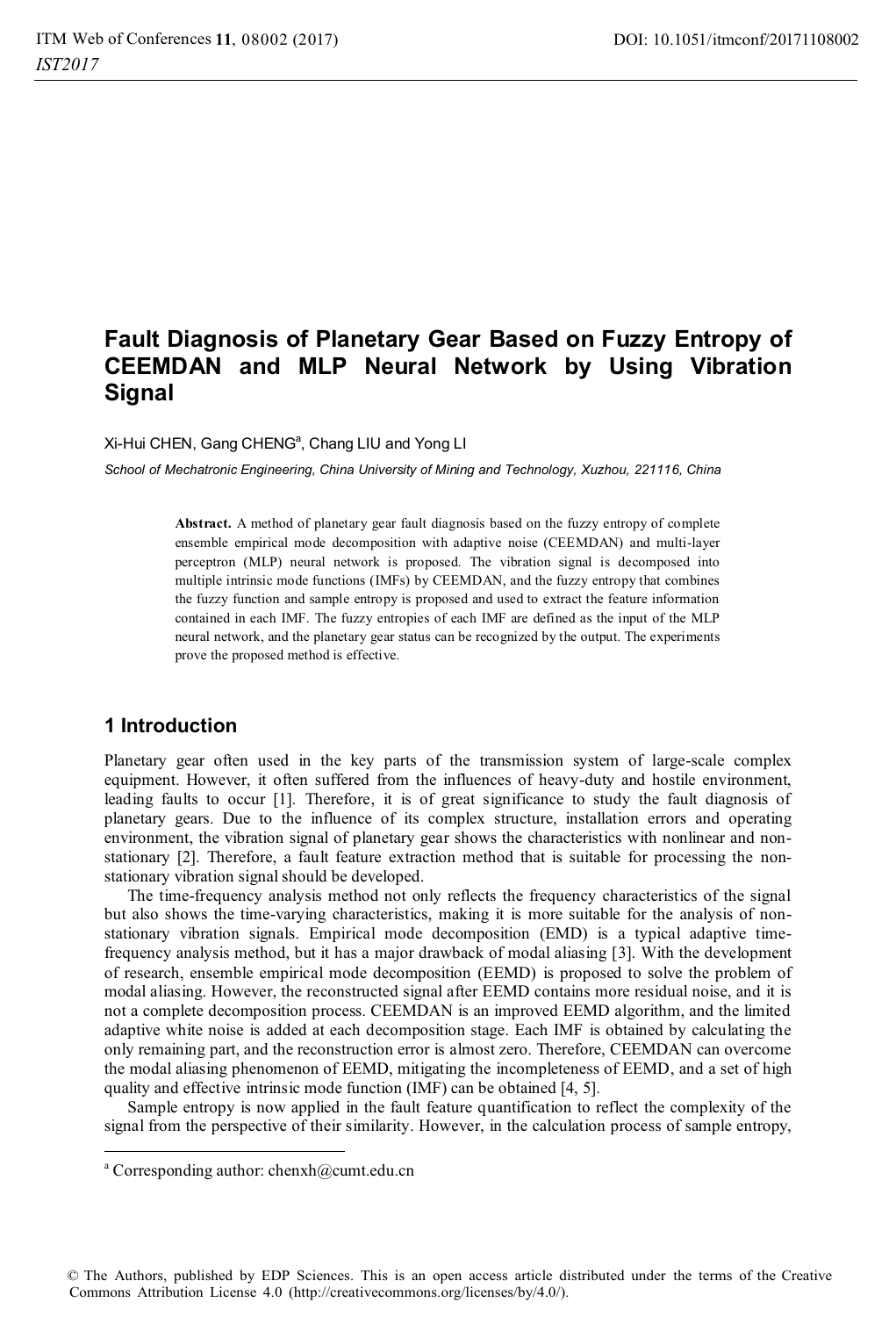the similarity of the signal is reflected to a dichotomy, exhibiting both similarity and dissimilarity, it is inaccurate to describe the similarity. So the fuzzy entropy is proposed [6]. The fuzzy function is used to describe the signal similarity, and a more accurate calculation for the signal similarity is achieved. The complexity and stability of the signal are described more reasonably and effectively. The recognition of planetary gear status is important after extracting the feature information, and some intelligent classification technologies are widely used [7]. The MLP neural network has great practical value in pattern recognition in many fields, and it is composed of an input layer, an output layer and many hidden layers. MLP neural network is a type of belong to multi-layer feed-forward neural network, and it realizes the data transformation of input features by the transfer functions of the hidden layers. MLP neural network can be applied to recognize different planetary gear statuses, generating a structured network to achieve highly complex nonlinear mapping by data self-learning [8]. Therefore, in this paper, a fault diagnosis method of planetary gear based on fuzzy entropy of CEEMDAN and MLP neural network is established.

### **2. Model analysis**

#### **2.1 Complete ensemble empirical mode decomposition with adaptive noise**

EMD is originally proposed by Huang [3], but it has the drawback of modal aliasing. EEMD is proposed to solve this problem, and the Gaussian white noise is added into the original signal to change the distribution of extreme points. However, the reconstructed signal of the decomposition result of EEMD still contains more residual noise, and EEMD is not a complete decomposition process. Therefore, CEEMDAN is proposed, and the limited adaptive white noise is added at each decomposition stage. Each IMF is obtained by calculating the only remaining part, and the reconstruction error is zero. Therefore, CEEMDAN not only can overcome the modal aliasing, but can also eliminate the incompleteness of EEMD. The reconstructed signal is identical to the original signal [9, 10]. The decomposition process of CEEMDAN can be described as follows:

Step1: Assume  $E_j(\cdot)$  is defined as the first *j* IMF that is obtained by EMD [3], and  $\omega_m(t)$  is the white noise with a zero mean unit variance. For the signal  $x(t) + \varepsilon_0 \omega_{m}(t)$ , the first IMF that is expressed as IMF1(*t*) is obtained by EMD with *M* experiments, and it is expressed as follows:

$$
IMF_1(t) = \frac{1}{M} \sum_{m=1}^{M} E\{x(t) + \varepsilon_0 \omega_m(t)\}\tag{1}
$$

where  $\varepsilon_0$  is the amplitude coefficient of the white noise.

Step2: The first remaining part can be described as follows:

$$
r_1(t)=x(t)-\text{IMF}_1(t) \tag{2}
$$

Step3: The computation process of the second IMF of the original signal  $x(t)$  by CEEMDAN is expressed as follows:

$$
IMF_2(t) = \frac{1}{M} \sum_{m=1}^{M} E_1 \{r_1(t) + \varepsilon_1 E_1(\omega_m(t))\}
$$
 (3)

Step4: For the other stages, namely,  $k = 2, 3, ..., K$ , the calculation process of the first k remaining part is same as Step2 and Step3. The first *k*+1 IMF is as follows: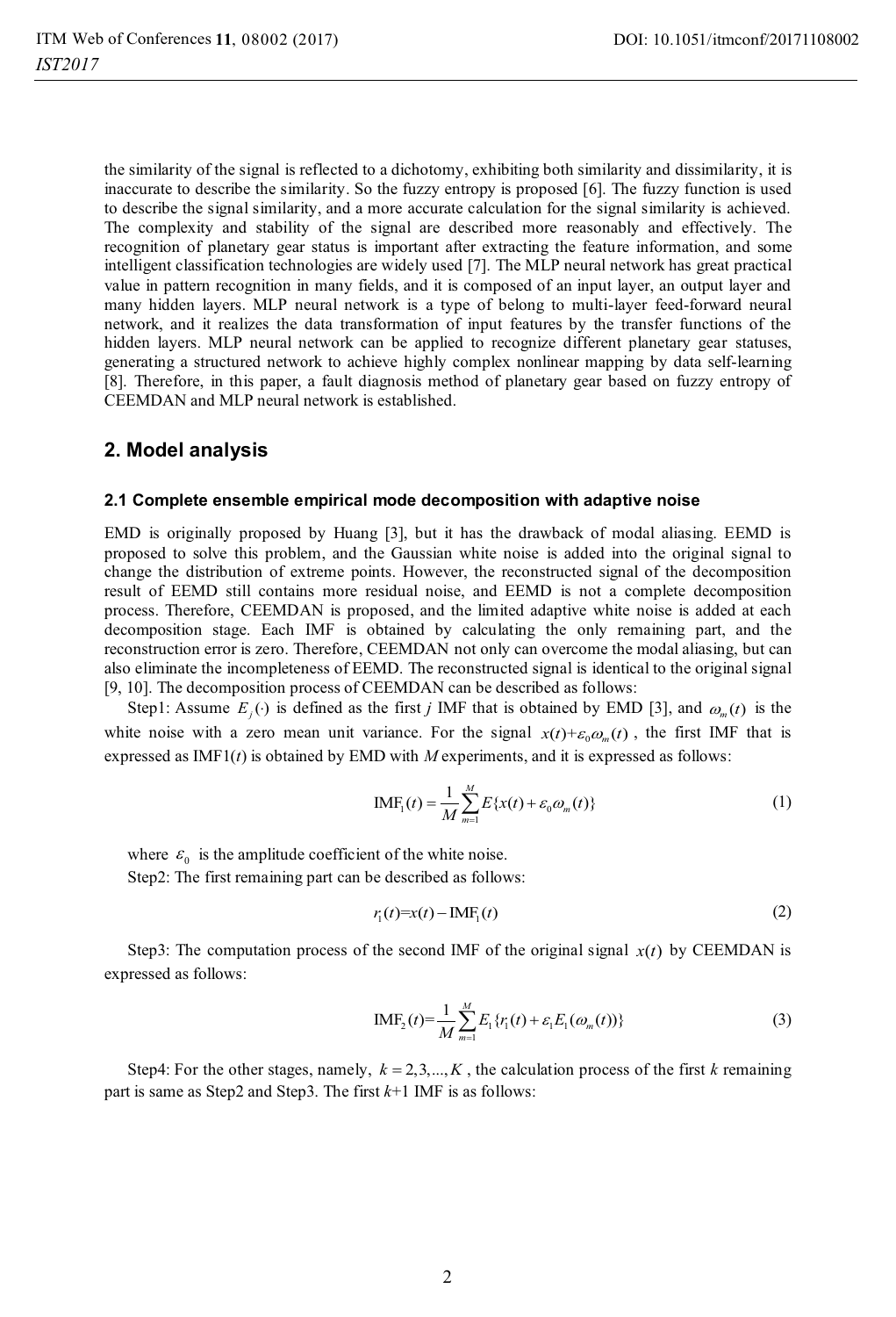$$
\begin{cases} r_k(t) = r_{k-1}(t) - \text{IMF}_k(t) \\ \text{IMF}_{k+1}(t) = \frac{1}{M} \sum_{m=1}^{M} E_1 \{r_k(t) + \varepsilon_k E_k(\omega_m(t))\} \end{cases}
$$
(4)

Step5: Step4 is continued until the remaining part of the signal can no longer be decomposed, and the criterion is that the number of extreme points is not more than two. The number of final IMFs is *K*, and the final remaining part is as follows:

$$
R(t) = x(t) - \sum_{k=1}^{K} \text{IMF}_k(t)
$$
\n(5)

It can be seen from the realization process of CEEMDAN that the decomposition process is complete and can realize the reconstruction of the original signal. In each decomposition stage, the white noise can obtain an appropriate signal-to-noise ratio by adjusting the coefficient  $\varepsilon_k$ .

#### **2.2 Fuzzy entropy**

The calculation process of fuzzy entropy is as follows[11]:

Step1: Assuming  $IMF_k(t) = \{z(1), z(2),..., z(n)\}\$ , a set of vectors that are used to calculate the fuzzy entropy is built, and they are expressed as follows:

$$
A_i = \{z(i), z(i+1), \dots, z(i+m-1)\} - u_0(i) \quad i = 1, 2, \dots, n-m+1 \tag{6}
$$

where *m* is the length of the vector.  $u_0(i)$  is the mean of each vector.

Step2: The distances of each vector are calculated, and the distance between  $A_i$  and  $A_j$  can be defined as follows:

$$
d_{ij}^{m}(A_i, A_j) = \max(|A_i(l) - A_j(l)|) \quad l = 1, 2, ..., n
$$
 (7)

Step3: The similarity between each set of vectors is described using a fuzzy function. An exponential function [12] is used, and it is defined as follows:

$$
D_{ij}^m = \mathrm{e}^{-(d_{ij}^m/r)^n} \tag{8}
$$

where *n* is the boundary gradient of the exponential function, and *r* is the similar tolerance. Step4: The representation function  $B^m$  is defined as follows:

$$
B^{m} = \frac{1}{n-m} \sum_{i=1}^{n-m} \left| \frac{1}{n-m-1} \sum_{j=1, j \neq i}^{n-m} D_{ij}^{m} \right| \tag{9}
$$

Step5: Make  $m=m+1$  and repeat Step1-Step4,  $B^{m+1}$  can be obtained, and the fuzzy entropy can be expressed as follows:

$$
FuzzyEn = \ln^{(B^{m}/B^{m+1})}
$$
\n(10)

#### **2.3 Multi-Layer Perceptron Neural Network**

The MLP neural network is composed of input layer, output layer and hidden layer, and the training process of the MLP neural network [13, 14] is expressed as follows: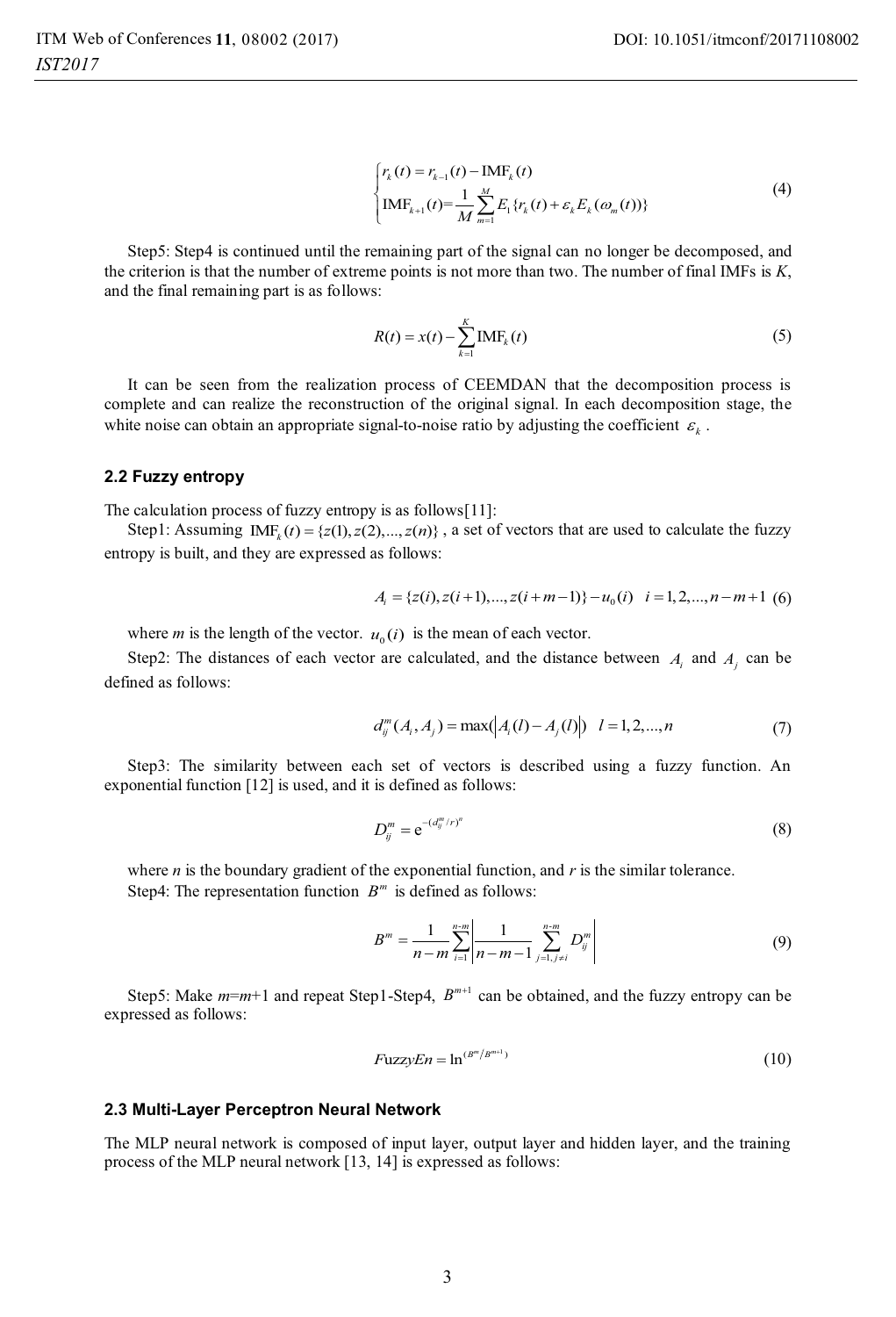Step1: The connection weights of the MLP neural network are initialized. The inputted features are sent to the hidden layer, and the calculation of each neuron of the hidden layer is expressed as follows:

$$
s_h = f(\sum_{j}^{J} x i_j W_{jh} + \theta_h)
$$
\n(11)

where  $xi_j$  is the *j*-th input feature,  $W_{jk}$  is the connection weight between input neuron *j* and hidden neuron *h*,  $\theta_h$  is the bias of the *h*-th hidden neuron. *f*() is the activation function.

Step2: The calculation result of the hidden neuron is transmitted to the output layer, and the calculation of each neuron of the output layer is expressed as follows:

$$
y\sigma_k = g\left(\sum_{h}^{H} s_h W_{hk} + \eta_k\right) \tag{12}
$$

where  $s_h$  is the output of the *h*-th hidden neuron,  $W_{hk}$  is the connection weight between hidden neuron *h* and output neuron *k*,  $\eta_k$  is the bias of the *k*-th output neuron.

Step3: Each output neuron has a target pattern corresponding to an input pattern  $t_k$ , and the error information of the output neuron is calculated as  $\delta_k = t_k - y \delta_k$ . The error information of the hidden layer is then calculated as:

$$
\delta_h = (\sum_{k=1}^K \delta_k W_{hk}) s_h \tag{13}
$$

Step4: The weight updating of the hidden neurons and the output neurons is expressed as follows:

$$
W_{jk}(t+1) = W_{jk}(t) + \alpha \delta_h x i_j + \mu [W_{jk}(t) - W_{jk}(t-1)]
$$
  
\n
$$
W_{hk}(t+1) = W_{hk}(t) + \alpha \delta_k s_h + \mu [W_{hk}(t) - W_{hk}(t-1)]
$$
\n(14)

where  $\alpha$  is the learning rate, and  $\mu$  is a momentum factor.

Step5: Determine whether the system meets the stop condition.

### **3 Test equipment and data acquisition**

The fault simulation experiment of the planetary gear is carried out, and the basic layout of the experiment is shown in Figure 1. In the experiment, the motor speed is set to 40 Hz, and the load is set to 13.5 Nm. Five types of sun gears are simulated, and they are normal gear, broken gear, gear with one missing tooth, wear gear and gear with a tooth root crack. The sampling frequency is set to 12800 Hz, and the vibration signals of the five types of gears are collected.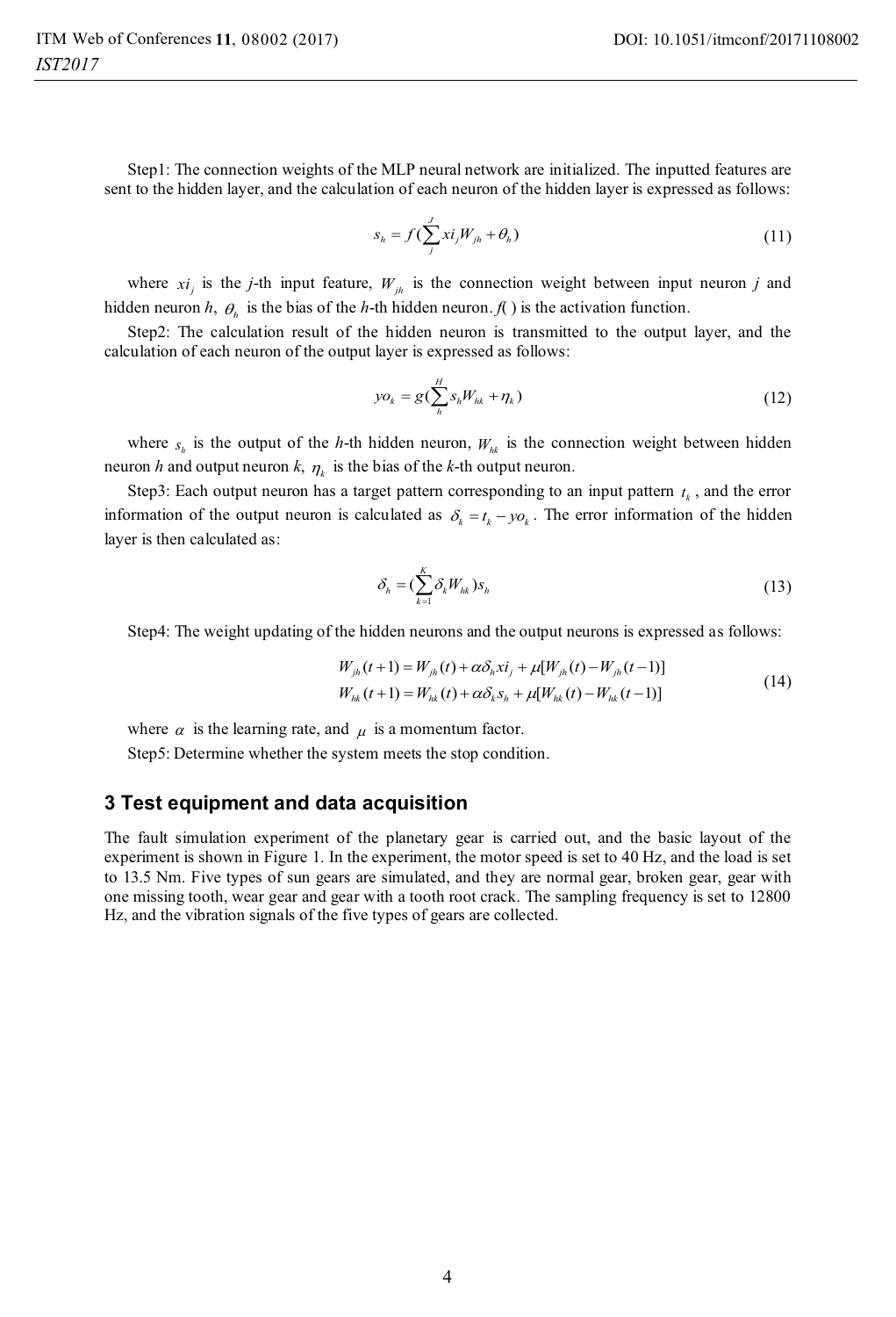

Figure 1. Fault experiment for the planetary gear

## **4 Experiment signal analysis**

The five types of vibration signals for different gears are collected and shown in Figure 2.



**Figure 2.** Five types of vibration signals for different gears

It can be seen from Figure 2 that five types of vibration signals for different gears have no obvious difference. It is not able to distinguish the gear status by comparing the time domain vibration signals, next, they are processed by the proposed method to verify the effectiveness of the method. The vibration signals are decomposed by CEEMDAN, and due to the limitation of space, the vibration signal of the broken gear is selected as an example to show the CEEMDAN process. To prove that the performance of CEEMDAN is superior to that of EEMD, the decomposition results using EEMD and CEEMDAN for broken gear are shown in Figure 3. It can be seen from Figure 3 that the vibration signal is decomposed into 12 IMFs and a residual signal, and for convenience of expression, the residual signal is called IMF13. IMF1-IMF13 are arranged from high frequency to low frequency. The decomposition result of EEMD still exhibits a serious modal aliasing phenomenon, as shown in IMF6, IMF7, IMF8 and IMF9. Meanwhile, some of them even are the illusive components, such as in IMF7 and IMF8. In the decomposition result using CEEMDAN, the quality of the obtained IMFs is greatly improved, and the modal aliasing phenomenon is further suppressed.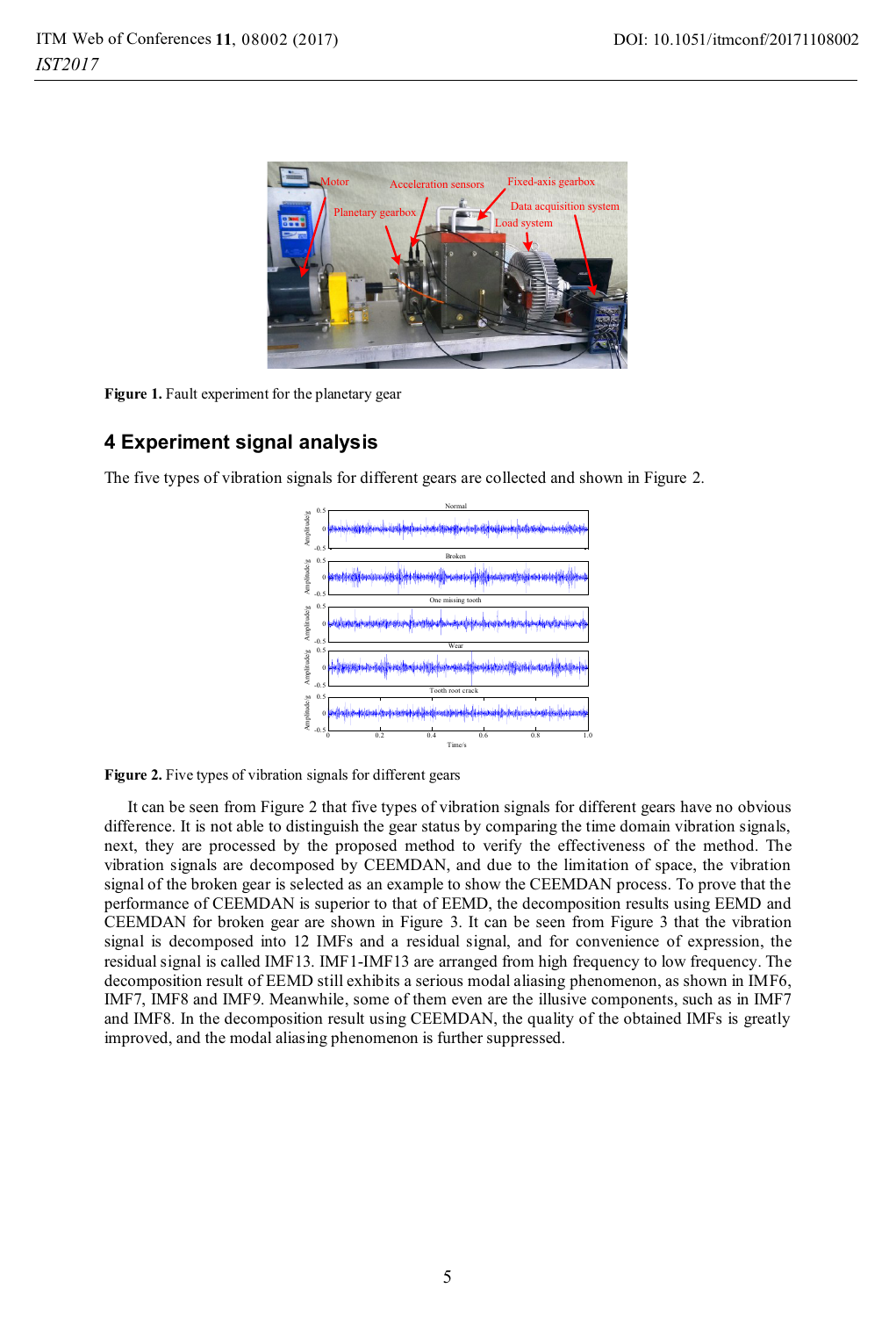

**Figure 3.** Decomposition result using EEMD and CEEMDAN for broken gear

Fuzzy entropy combining a fuzzy function and sample entropy is used to quantize the feature information contained in IMFs, and the fuzzy function is used to describe the similarity of each vector. The exponential function  $D_{ij}^m = e^{-(d_{ij}^m/r)^n}$  is selected, in which there are some parameters that need to be determined: the similar tolerance *r*, boundary gradient *n* and length of the compared vectors *m*. *r* is usually set by the standard deviation of the signal, and in this paper,  $r=0.15sd$ . *n* is usually recommended to take a smaller integer value, so in this paper, *n* is set as 2. *m* is determined as 7000 after some experiments. To prove that fuzzy entropy has a better performance than sample entropy, the sample entropy and fuzzy entropy of each IMF are shown in Figure 4, respectively.



**Figure 4.** Sample entropy and fuzzy entropy of each IMF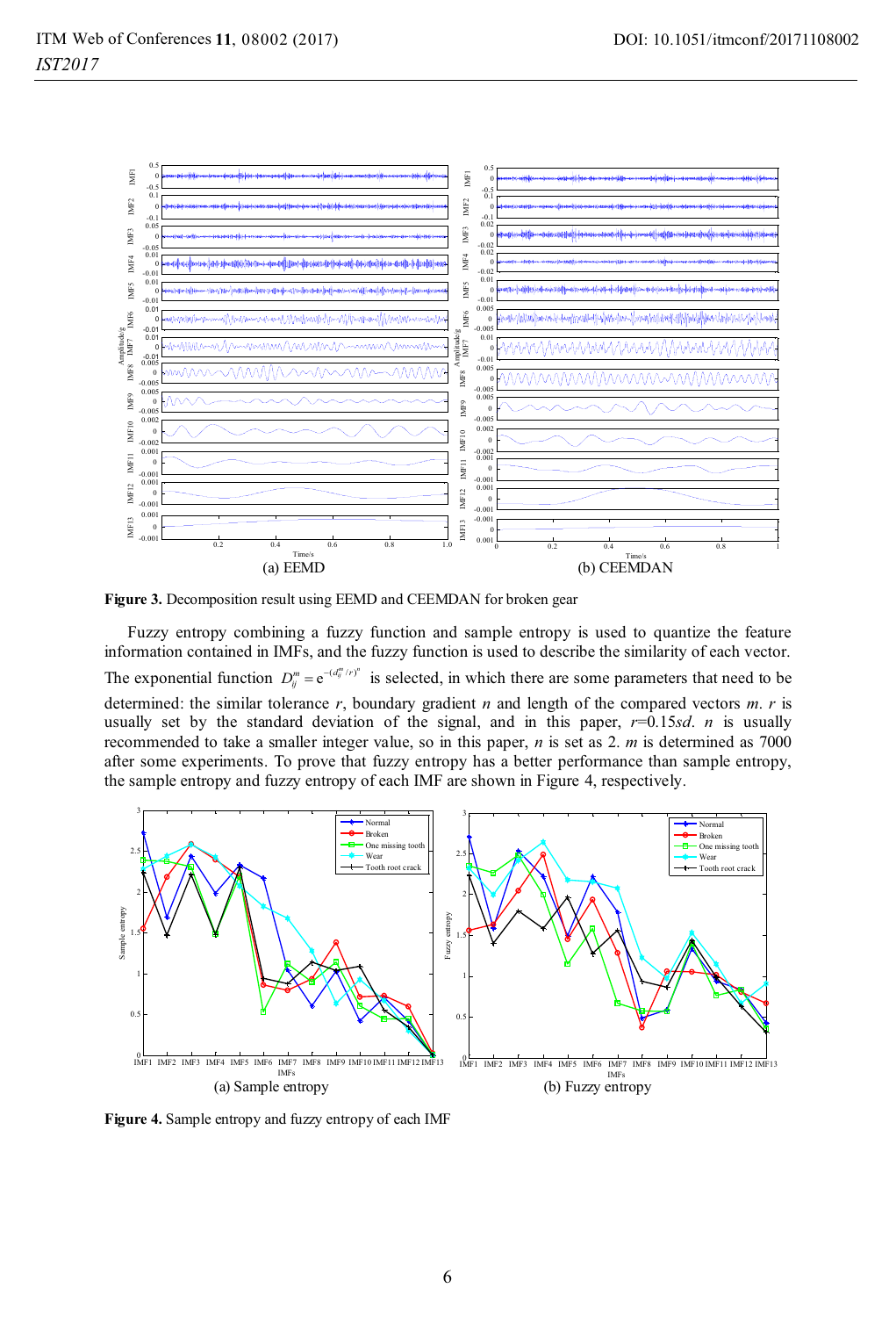It can be seen from Figure 4(a) that the complexity and stability of each IMF are described by the sample entropy. The sample entropies of the five types of gears are scattered in some IMFs, for example, IMF2 and IMF10, but in most of the IMFs, the sample entropies of some gears overlap together, for example, IMF3 and IMF4, etc. Especially in IMF5, the sample entropies of the five types of gears even coincide at a point, and those situations will interfere with the identification of five types of gears. In the calculation process of the sample entropy, the similarity description of the compared vectors is dichotomous, that causes the similarity of the compared vectors can not be described accurately, and the tiny differences among the signals can not be reflected effectively. The Fuzzy entropy is proposed, and the fuzzy function is used to calculate the similarity of the compared vectors in the calculation process. It can be seen from Figure 4(b) that the fuzzy entropies of the five types of gears are scattered in most of the IMFs. Only in IMF11 and IMF12, the overlap phenomenon is appear, but the overlap phenomenon is relatively minor. It can be found that the fuzzy entropy more easily distinguishes between the five types of gears, and it is thus superior to the sample entropy in the aspect of feature extraction.

Recognizing the planetary gear status is the most important step after extracting the feature information. Next, the fault diagnosis of the planetary gear is accurately achieved by applying a MLP neural network. The training sample set is prepared, and each planetary gear status has 30 samples, for a total of 150 samples. The fuzzy entropies of each IMF decomposed by CEEMDAN are defined as the input of MLP neural network, so that the input layer of MLP neural network has 13 input neurons. Because the training samples are divided into five types, so the output layer of MLP neural network has 5 output neurons. To train MLP neural network, different planetary gear statuses are denoted with different labels in the output layer: the normal gear is denoted as [1 0 0 0 0], the broken gear is denoted as  $[0 1 0 0 0]$ , the gear with one missing tooth is denoted as  $[0 0 1 0 0]$ , the wear gear is denoted as [0 0 0 1 0] and the gear with tooth root crack is denoted as [0 0 0 0 1]. The neuron number of the hidden layer is usually determined by trial-and-error. The learning rate of MLP neural network is set as 0.5, and the training step is set as 80. The mean squared error is used to evaluate the training performance of MLP neural network when the training process is completed. The changes in the mean squared error of the training process with different numbers of hidden neurons are shown in Figure 5(a). A testing sample set that includes different planetary gear status samples is prepared, and each planetary gear status has 40 samples, for a total of 200 samples. They are decomposed by CEEMDAN, and the fuzzy entropies of each IMF are inputted into the trained MLP neural network for use in verifying the recognition performance of the trained MLP neural network. The overall recognition rate for planetary gear with different numbers of hidden neurons is shown in Figure 5(b).



**Figure 5.** Mean squared error and overall recognition rate with different numbers of hidden neurons

It can be seen from Figure 5(a) that the mean squared error declines with the increase of the training steps, and it tends to stabilize when the training step is between 65 and 80, indicating that the training process of MLP neural network is completed. The final mean squared error has a minimum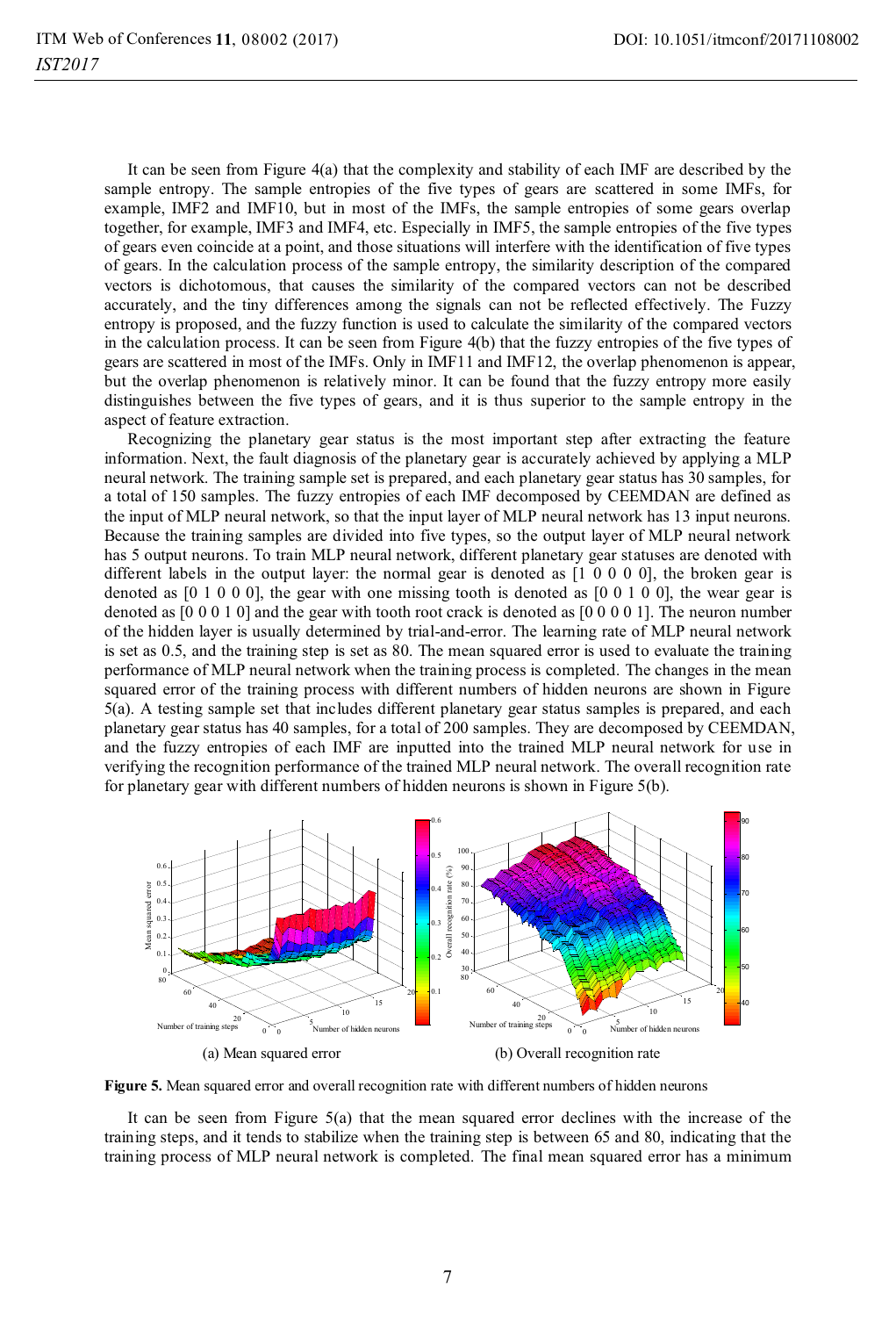value when the MLP neural network has 11 hidden neurons, and it is 0.0035. It can be seen from Figure 5(b) that the overall recognition rate with different numbers of hidden neurons increases with the number of training steps, but the final overall recognition rate has a difference for different numbers of hidden neurons. The overall recognition rate for the planetary gear has a maximum value when the MLP neural network has 11 hidden neurons, and it reaches 91%. Hence, the MLP neural network with 11 hidden neurons has the best performance for the fault diagnosis of the planetary gear, and the detailed recognition rates of the MLP neural network with 11 hidden neurons for the different planetary gears are shown in Table 1.

|  |  | <b>Table 1.</b> Detailed recognition rates of the MLP neural network with 11 hidden neurons |
|--|--|---------------------------------------------------------------------------------------------|
|  |  |                                                                                             |

|                          | Normal gear | Broken gear | Gear with<br>one missing tooth | Wear gear | Gear with<br>tooth root crack |
|--------------------------|-------------|-------------|--------------------------------|-----------|-------------------------------|
| Recognition rate         | 92.5%       | 95%         | 90%                            | 87.5%     | 90%                           |
| Overall recognition rate |             |             | 91%                            |           |                               |

It can be seen from Table 1 that the overall recognition rate of the MLP neural network with 11 hidden neurons reaches 91%. Of different planetary gear statuses, the broken gear has the highest recognition rate, and it reaches 95%. While the wear gear has the lowest recognition rate, and it reaches 87.5%. The recognition rates of the normal gear, gear with one missing tooth and gear with tooth root crack are 92.5%, 90% and 90%, respectively. The experiments prove the planetary gear faults can be recognized by the proposed method based on the fuzzy entropy of CEEMDAN and MLP neural network, making it an effective fault diagnosis method for planetary gears.

### **Conclusions**

A method of planetary gear fault diagnosis based on the fuzzy entropy of CEEMDAN and MLP neural network is proposed. CEEMDAN is used to decompose the vibration signal into multiple IMFs, the quality of the obtained IMFs and the completeness of the decomposition process are greatly improved. Fuzzy entropy combining a fuzzy function and sample entropy is used to quantize the feature information contained in the IMFs, and it can be found from data analysis that the fuzzy sample has a better performance than that of sample entropy, making it more suitable for extracting the feature information. The fuzzy entropies of each IMF are defined as the input of MLP neural network, and the mean squared error is selected as a criterion to train MLP neural network. The testing sample set is used to verify the recognition performance of the trained MLP neural network, and the overall recognition rate with different numbers of hidden neurons is calculated. The overall recognition rate for planetary gear has a maximum value when the MLP neural network has 11 hidden neurons, and it reaches 91%. The recognition rate of the broken gear reaches 95%, and followed by normal gear, gear with one missing tooth, gear with tooth root crack and wear gear. These results show that the proposed fault diagnosis method based on the fuzzy entropy of CEEMDAN and MLP neural network has a better recognition performance for planetary gear, making it an effective fault diagnosis method for planetary gears.

## **Acknowledgment**

This work was supported by a Project Funded by the Priority Academic Program Development of Jiangsu Higher Education Institutions, the Natural Science Foundation of Jiangsu Province (grant number BK20141128) and Fundamental Research Funds for the Central Universities (grant number 2014ZDPY31); this support is gratefully acknowledged.